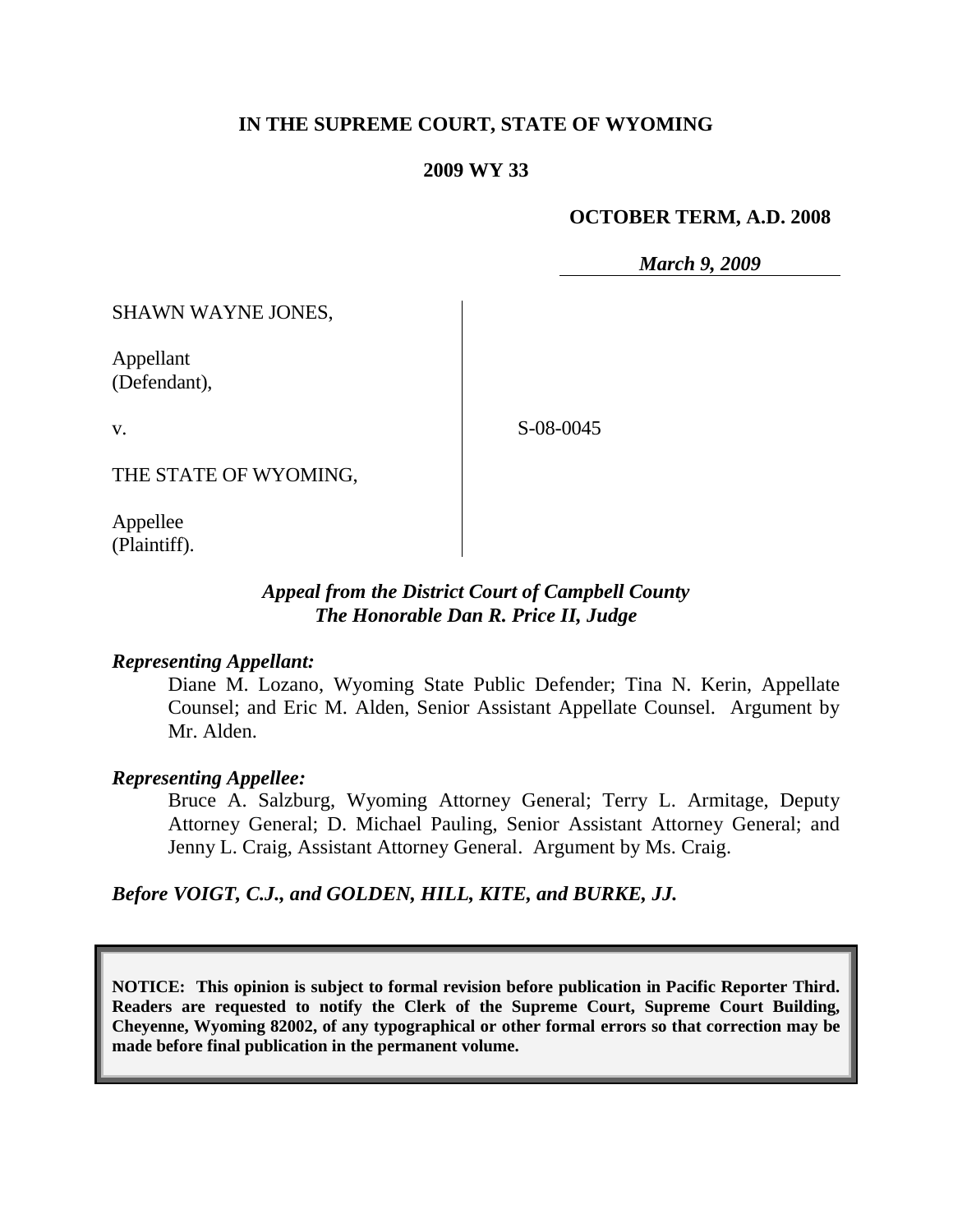## **HILL,** Justice.

[¶1] In a change of plea hearing, Shawn Wayne Jones pleaded guilty to one count of aggravated assault and battery, in violation of Wyo. Stat. Ann.  $\S$  6-2-502(a)(ii), and five counts of felony property destruction, in violation of Wyo. Stat. Ann. § 6-3-201(a) and (b)(iii). Jones also admitted to being an habitual offender, and was sentenced to a term of incarceration of not less than twenty years nor more than forty years for the aggravated assault and battery, and not less than five years nor more than ten years for the five counts of felony property destruction, the terms to be served consecutively. Jones appealed, claiming that the award for restitution exceeded the jurisdiction of the trial court, that an amendment of the initial charge was unauthorized and thus plain error, and that the factual basis given at the change of plea hearing was inadequate. We reverse in part, and affirm in part.

#### **ISSUES**

[¶2] Jones presents three issues for our consideration:

I. Did the award of restitution for loss of support constitute an illegal sentence?

II. Did the unauthorized amendment of the charge against Mr. Jones leave Mr. Jones unaware of the charge to which he pled guilty and constitute plain error?

III. Was the plea supported by an adequate factual basis to prove voluntariness?

The State rephrases the issues only slightly:

- 1. The District Court erred when it ordered [Jones] to pay restitution for "loss of support."
- 2. [Jones] consented to the amended felony information and impliedly waived a preliminary hearing on the amended charge.
- 3. [Jones"] guilty plea was voluntarily made and the district court was presented with a sufficient factual basis to accept that plea.

# **FACTS**

[¶3] On March 10, 2007, Shawn Wayne Jones brutally beat his wife. Jones began attacking his wife while she was holding their son. Mrs. Jones attempted to escape to the child"s bedroom. Jones foiled the effort and demanded that she come out. Leaving her son behind, Mrs. Jones returned to the living room and the attack resumed. Jones threw his wife onto the floor and hit her on the head multiple times with a wooden dining chair.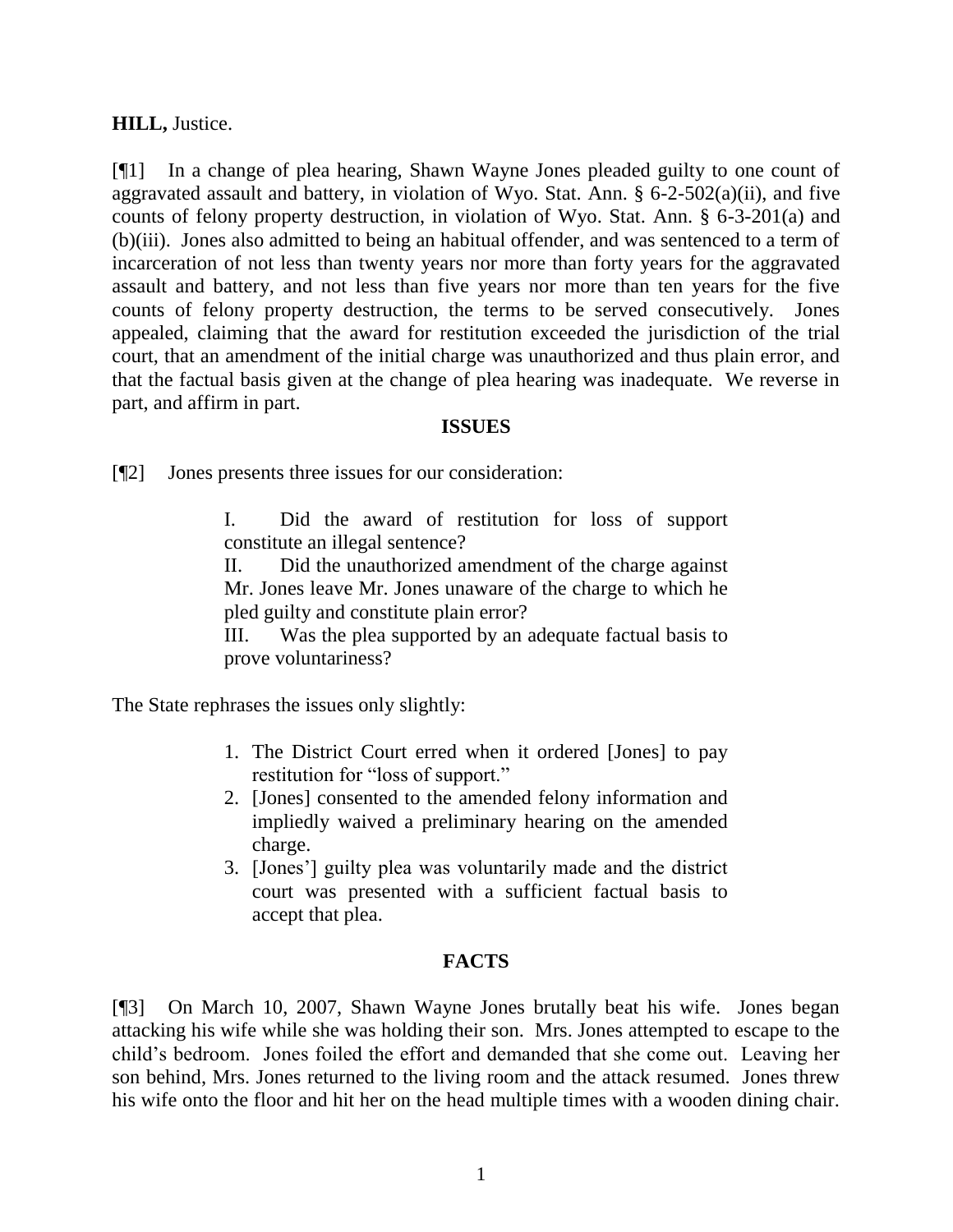He hit her on her face and her chest, and kicked her in the ribs. After she ran to the bedroom and crawled under the bed, Jones began tearing the bed apart. As a result of his destruction, the bed"s box spring fell on top of her, but Jones continued to beat his wife with a bedpost.

[¶4] Jones" wife eventually jumped out the window and ran to a neighbor"s house to call the authorities. Members of the Gillette Police Department arrived and finally had to taser Jones to gain control of him. Three days after the incident, Jones was charged with one count of aggravated assault and battery in violation of Wyo. Stat. Ann. § 6-2-  $502(a)(i)$ , as an habitual offender, pursuant to Wyo. Stat. Ann. § 6-10-201(a) and (b)(ii), and five counts of felony property destruction, in violation of  $\S 6$ -3-201(a) and (b)(iii).

[¶5] After his initial appearance, with his bond set at \$100,000 and following his preliminary hearing, Jones was bound over to the district court on April 20, 2007. An amended felony information was filed, charging Jones with aggravated assault and battery in violation of  $\S 6$ -2-502(a)(ii) instead of  $\S 6$ -2-502(a)(i). Jones pled not guilty to all of the charges in June, but changed his pleas to guilty on all six counts on September 24, 2007. After a restitution hearing in which Jones was ordered to pay \$22,235.87 in restitution, the district court sentenced Jones to a term of imprisonment of not less than twenty nor more than forty years for the aggravated assault and battery, to run consecutively to a term of not less than five nor more than ten years for the five counts of felony property destruction. Jones received credit for time served, and on February 1, 2008, he filed his timely notice of appeal.

## **DISCUSSION**

## *Restitution*

[¶6] On November 8, 2007, the district court held a restitution hearing in the instant case. The State requested that the Division of Victims" Services be compensated a total of \$9,265.73, of which \$5,400.00 was for "loss of support" for Jones' wife. That request was granted, and the "loss of support" amount was incorporated into the district court's sentence, filed January 10, 2008.

[¶7] On December 14, 2007, this Court issued *Hite v. State,* 2007 WY 199, 172 P.3d 737 (Wyo. 2007). In *Hite*, we stated that restitution ordered for "loss of support," without more specificity, is insufficient to assure that the trial court complied with the statutory mandate, pursuant to Wyo. Stat. Ann. § 7-9-103(b), and that restitution be ordered only for "pecuniary damages" caused by a defendant's criminal conduct. *Id.* ¶¶ 14-16, 172 P.3d at 740-41.

[¶8] The facts of *Hite* are similar to the facts of this case regarding restitution. The record here, as in *Hite*, is insufficiently specific to permit the conclusion that the "loss of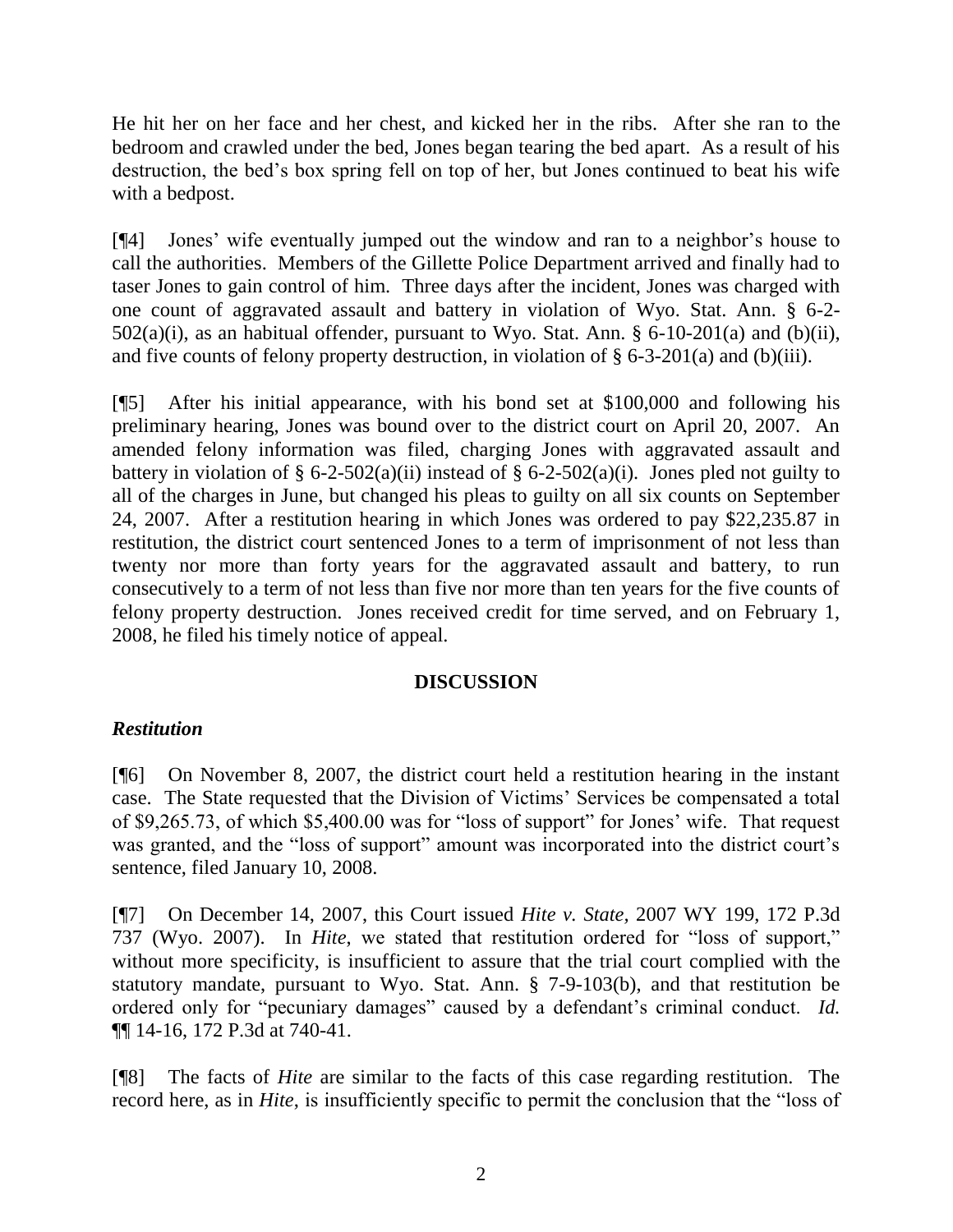support" portion of the restitution ordered here comported with the statutory definition of "pecuniary damages." *Hite* controls the disposition of this issue, and thus we remand this issue to the district court for the limited purpose of conducting a new, more specific restitution hearing.

# *Amended Information*

[¶9] In his second issue on appeal, Jones claims that the amended felony information was never properly authorized and that he never received a preliminary hearing on the amended aggravated assault and battery charge. Jones asserts that because of this, he was never adequately informed that he would be called to account for using a "deadly weapon" against his wife and, therefore, was unable to consider whether the instrument he used against her fit the definition of "deadly weapon" pursuant to  $\S 6$ -2-502(a)(ii).

[¶10] We review this question of law under the plain error standard. "When an issue is not raised at trial, the burden is upon the appellant to establish that plain error occurred." *Britton v. State,* 976 P.2d 669, 671 (Wyo. 1999) (citations omitted). Under the plain error standard, the appellant must show (1) a clear record of the alleged error; (2) the violation of a clear and unequivocal rule of law; (3) denial of a substantial right; and (4) material prejudice. *Reece v. State*, 2008 WY 121, ¶ 8, 193 P.3d 274, 276 (Wyo. 2008).

[¶11] In analyzing Jones" claim that he was not properly advised of the charges against him, we first look to the record to determine whether it is clear regarding the incident which is alleged as error. While there was no ruling by the circuit court on the State's Motion for Leave to File Amended Felony Information, and it does not appear that a preliminary hearing was held on the amended charge, it is clear that an amended felony information exists. From the record, it is also clear that the court, and the parties, proceeded according to that information, and not the original.

[¶12] Having determined that the first prong of the plain error standard is met, we look next to the second prong: whether Jones showed that there was a violation of a clear and unequivocal rule of law. Jones argues that this prong is met because, first, the court did not authorize the charge to be changed, and second, because Jones never received a detailed explanation of the new charge. However, it is our conclusion that no clear violation of law occurred because Jones waived any objection to the lack of a preliminary hearing or advisement of the implications of the amended information.

[¶13] This Court was presented with a similar situation in *Mickelson v. State,* 2008 WY 29, ¶ 2, n.1, 178 P.3d 1080, 1081 (Wyo. 2008). There, the original felony information filed in circuit court charged the appellant only with aggravated assault and battery. On that charge, he received a preliminary examination and was bound over for trial in district court on that charge only. However, he was arraigned in district court on a second amended information that charged two counts: aggravated assault and battery, and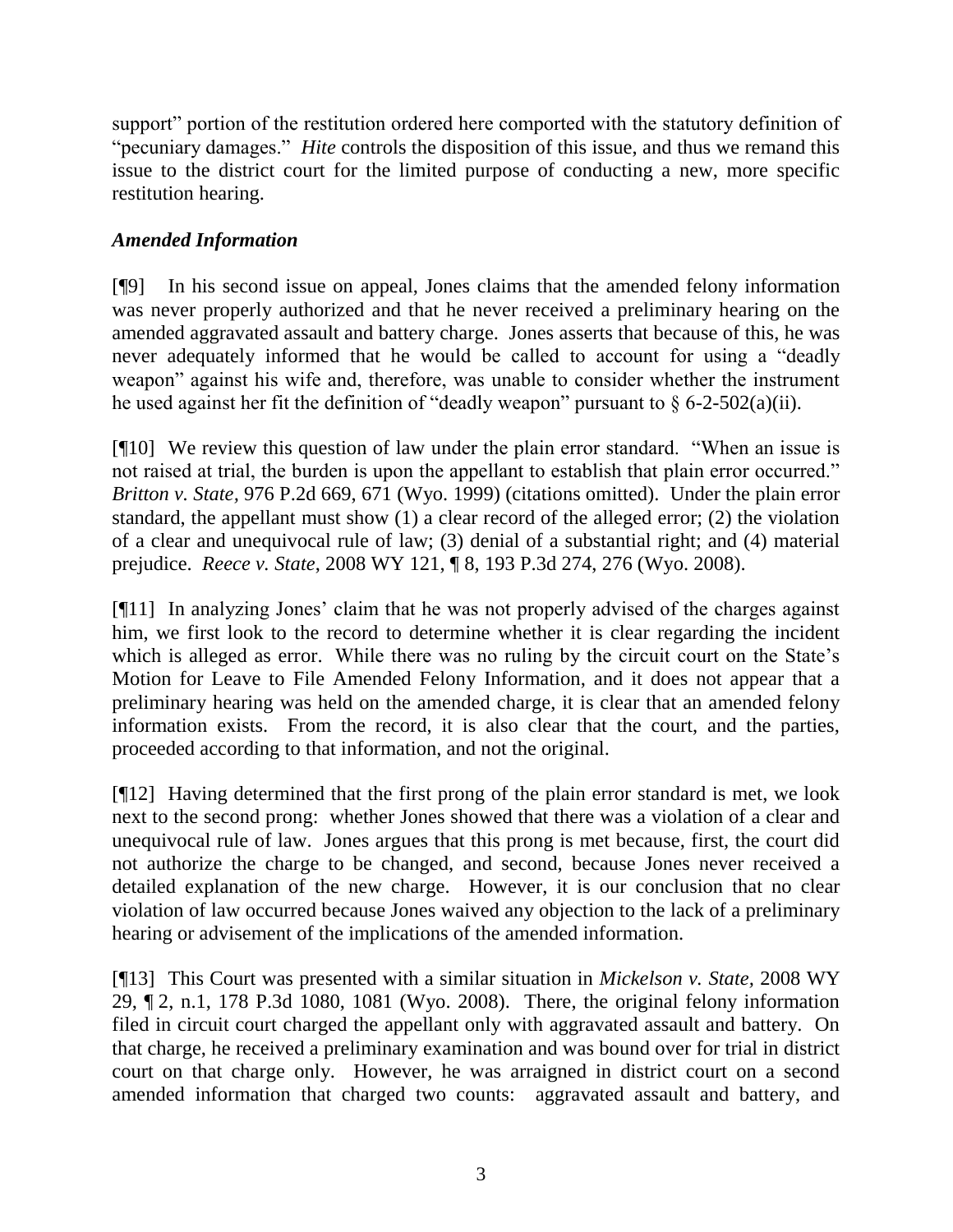possession, manufacture or disposition of a deadly weapon with unlawful intent. As we stated in *Mickelson*, ¶ 2, n.1, 178 P.3d at 1081, *this* type of change "concerns us" because:

> Wyo. Stat. Ann. § 7-8-105 (LexisNexis 2007), Wyo. Stat. Ann. §5-9-132(b)(LexisNexis 2007), W.R.Cr.P. 3(c), and W.R.Cr.P. 5(c) contain clear requirements for a preliminary examination, and allow amendment of an information only in limited circumstances. … [However],

"the time to object to defects in the preliminary hearing is before arraignment and trial, and "unless some reason is shown why counsel could not have discovered and challenged the defect before trial, it will generally be assumed that any objections to the preliminary proceedings were considered and waived, and no postconviction remedies will be available."

*Trujillo v. State,* 880 P.2d 575, 582-83 (Wyo. 1994) (quoting *Blue v. United States*, 342 F.2d 894, 900-01 (D.C. Cir. 1964)

[¶14] As we stated in *Mickelson*, neither the preliminary examination requirement, nor the amendment process, is jurisdictional, inasmuch as both can be waived by failure to raise the issue before trial. Furthermore, an information may be amended pursuant to W.R.Cr.P. 3(e), which states:

> (e) *Amendment of information or citation. –* Without leave of the court, the attorney for the state may amend an information or citation until five days before a preliminary examination in a case required to be tried in district court or until five days before trial for a case not required to be tried in district court. The court may permit an information or citation to be amended:

- (1) with the defendant"s consent, at any time before sentencing.
- (2) Whether or not the defendant consents:

(A) At any time before trial if substantial rights of the defendant are not prejudiced.

(B) At any time before verdict or finding if no additional or different offense is charged and if substantial rights of the defendant are not prejudiced.

[¶15] Here, not only did Jones fail to raise an objection to the amended felony information in his case, but he consented to being prosecuted under the amended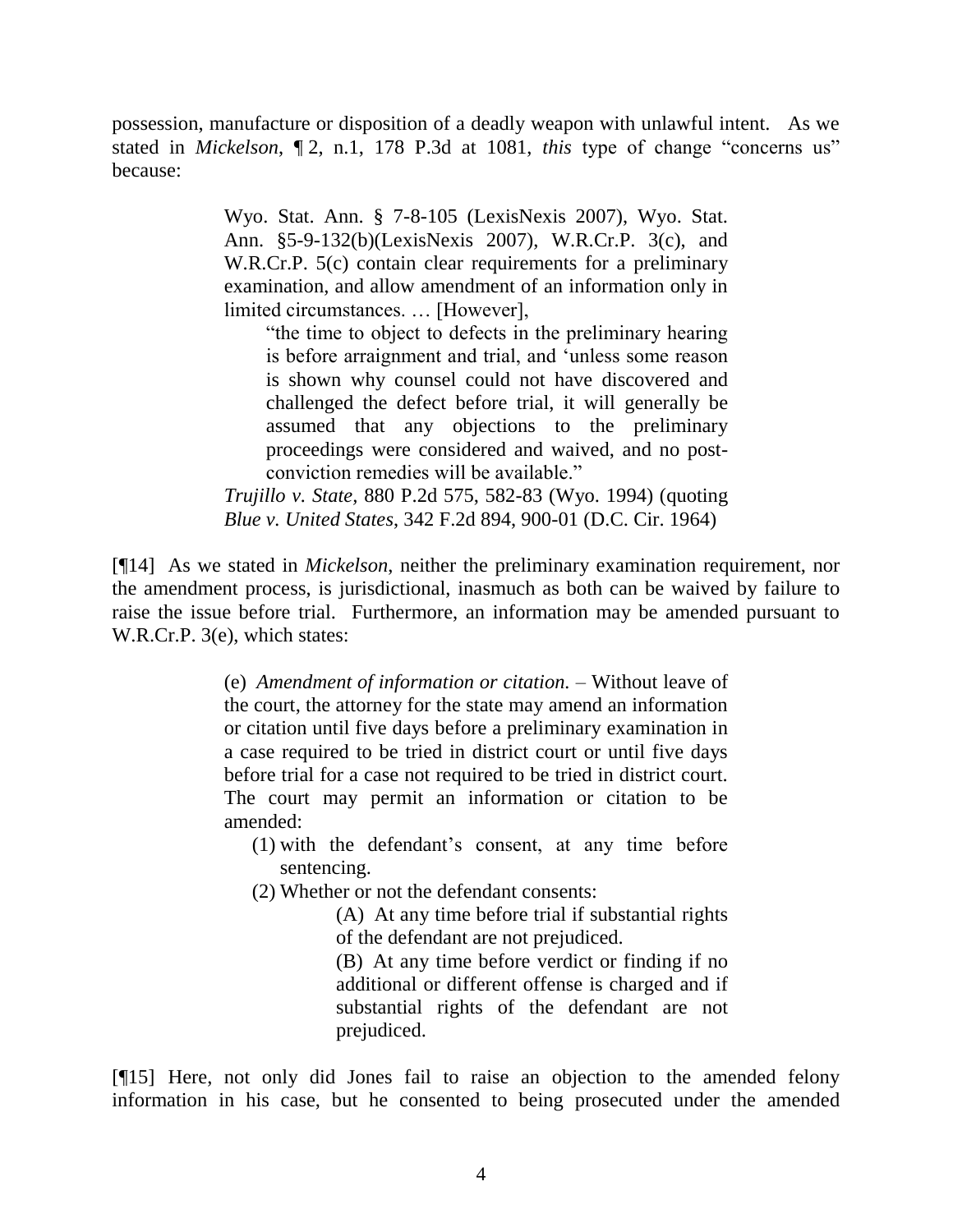document in district court and waived his right to a preliminary hearing on the amended charge. First, Jones" counsel was served with the Motion for Leave to File Amended Felony Information on April 20, 2007, the same date as the preliminary hearing. The motion and the amended information were filed with the Clerk of Court on April 24, 2007. Our review of the record shows that Jones expressly adopted the amended document as the correct charging document, both through defense counsel's statements during the district court's arraignment of Jones, and through Jones' contemporaneous acknowledgment of the document. Also, defense counsel appeared so comfortable with the amended information, he requested a waiver of its reading. The following colloquy occurred:

> The Court: All right. Does the defendant have a copy of the amended felony information? I want to make sure that's the correct document that we have before us for the hearing today.

Mr. Dumbrill, is that the charging document at this point?

Mr. Dumbrill: Yes.

Mr. Wolfe: Yes, Your Honor.

The Court: All right. Do you have that now, sir?

Jones: Sure, yes.

The Court: Have you read through that and gone over it with your attorney?

Jones: Yeah, I have.

….

The Court: Is there anything which would affect your ability to understand the charges and to participate in these proceedings?

Jones: Nope.

The Court: The amended felony information has six counts.

Mr. Wolfe: Your Honor, if it would help anything I would advise the Court that we have gone over that and the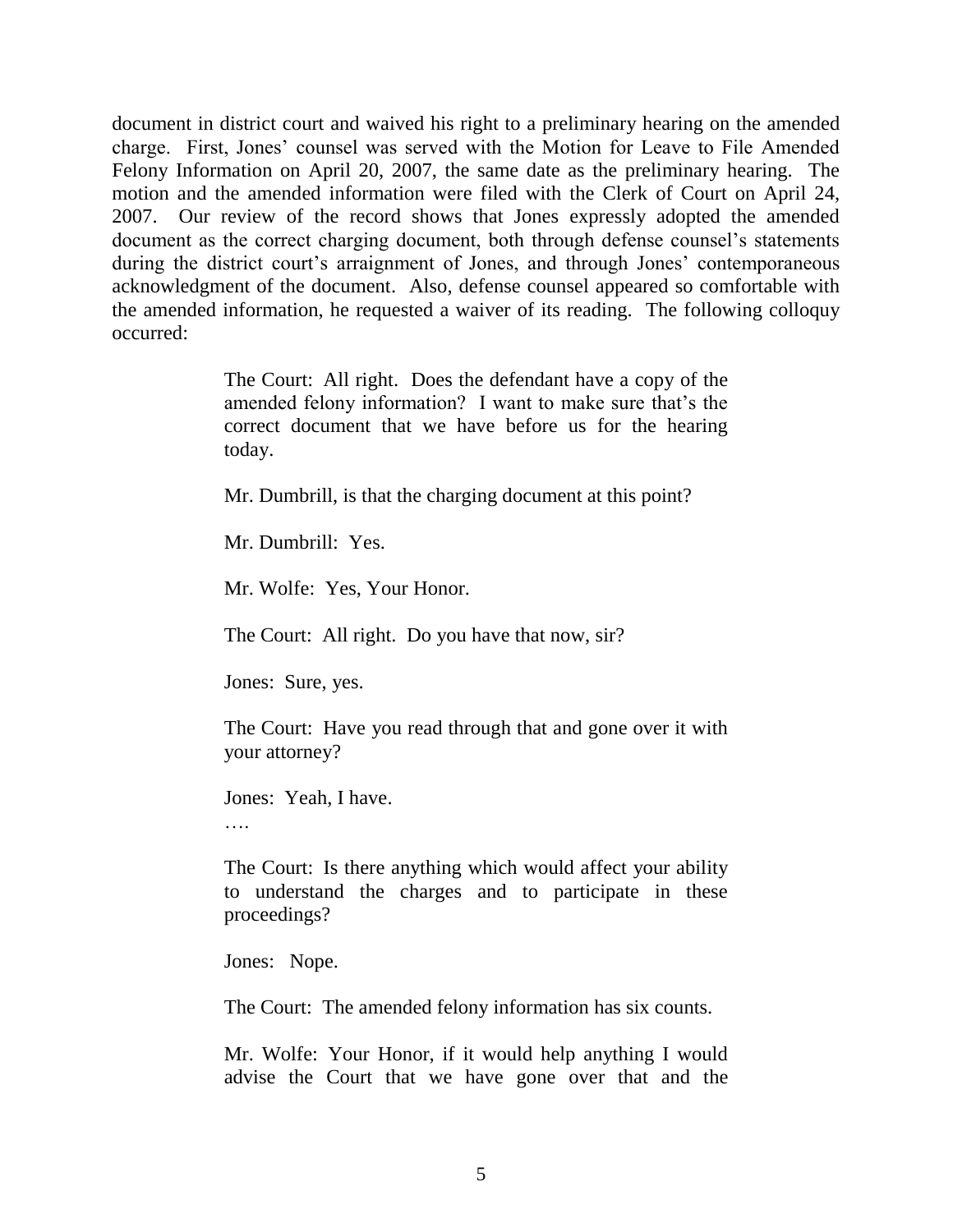defendant intends, understands the charges, and intends to enter a plea of not guilty to all counts.

The Court: All right. Well, that will help a little bit. Let's address - -

Mr. Wolfe: We would waive the reading of the information.

The Court: Well, I appreciate that offer to simplify and shorten; however, I like to make sure that the arraignment is more than just something that we should skip, but I"ll take your thoughts into consideration.

….

[The Court]: you are entitled to be represented by competent counsel at all critical stages of the criminal proceedings. Now, I see that there was a change in counsel and you"ve ended up with Mr. Wolfe, but still from the public defender's office. So it"s just a reassignment due to a change there. With regard to Mr. Wolfe's representation, I want to ask you a couple of questions. Have you explained all of the facts of your case to him?

Jones: Yes.

The Court: Do you have any complaints about his representation of you up until now?

Jones: No.

The Court: The file shows there was a preliminary hearing; is that correct?

Jones: Yes.

The Court: And do you recall the circuit judge making the findings of probable cause at the conclusion of that hearing?

Jones: Yes, sir.

The Court: Do you have any complaints about the time that it"s taken to get your case to this stage today?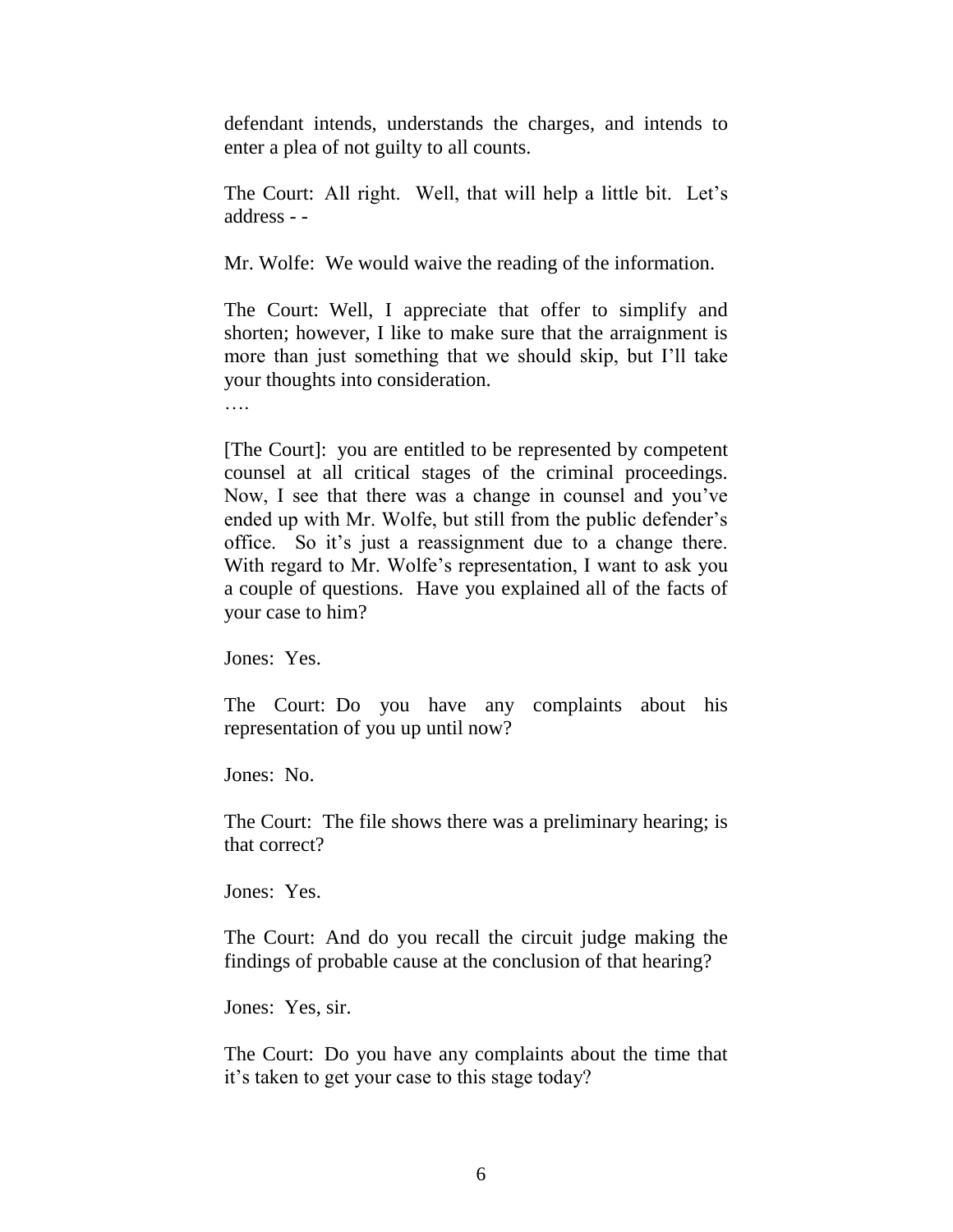### Jones: No, sir.

[¶16] Jones' consent to the amended information occurred well before his sentencing on December 6, 2007, and thus, the amendment was made pursuant to the "consent" provision of W.R.Cr.P. 3(e)(1). Additionally, the record is clear that the amending of the information occurred well before Jones" scheduled trial and subsequent guilty plea on September 24, 2007, bringing the amended information within the provisions of Rule  $3(e)(2)(A)$ . In our estimation, the amended information was also permitted by the district court because it could not have prejudiced Jones" substantial rights. Jones was put on notice that he would have to defend against the amended charge between the close of his preliminary hearing and his arraignment, and what is more, the amended information was based in large part on the same facts and evidence as the original charge and stemmed out of the exact same occurrence.

[¶17] Although Jones did not receive a preliminary hearing on the amended charge, his implicit waiver of his right to a preliminary hearing is quite apparent on the record. No demand for another preliminary hearing was ever made by Jones" defense counsel. Jones himself, after discussing the new charging document with his counsel, proceeded to enter a plea, prepare for trial, and ultimately pled to the charges in the amended information without objection. Accordingly, we find no error.

# *Guilty Plea/Factual Basis*

[¶18] In his third and final issue on appeal, Jones claims that because he was not adequately informed at his change of plea hearing about the definition of the term "deadly weapon" used in  $\S 6$ -2-502(a)(ii), he could not have given an adequate factual basis regarding that element of the crime to insure that his plea was given intelligently and voluntarily.

[¶19] We review this claim under a *de novo* standard of review. We quote here portions of what was so thoroughly stated in *Maes v. State,* 2005 WY 70, ¶ 9, 114 P.3d 708, 710- 11 (Wyo. 2005) (internal citations omitted):

> We review claims that a guilty plea was not voluntary *de novo*. Based upon the totality of the circumstances, we determine whether the district court sufficiently described the nature of the charges, including the possible penalties; informed the defendant of the right to representation; informed the defendant of the rights waived by a guilty plea; and obtained a factual basis for the plea. A guilty plea is valid where the totality of the circumstances demonstrates that a defendant made a voluntary and intelligent choice to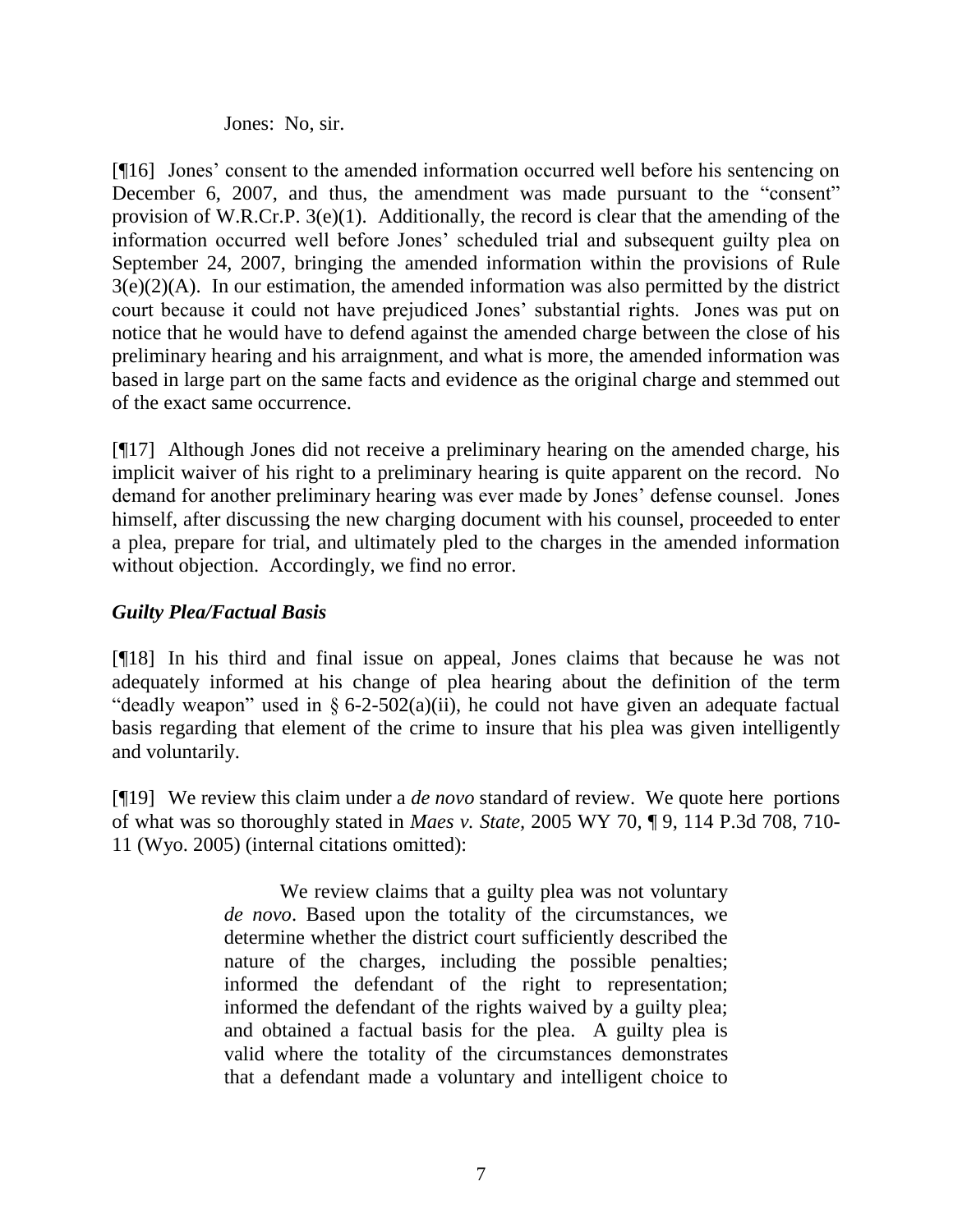plead guilty from alternative courses of action available to him and understood the consequences of his plea.

We also stated in *Maes* that in reviewing a claim that there was not a sufficient factual basis for a guilty plea, our review is governed by W.R.Cr.P. 11(f), which states:

> (f) *Determining accuracy of plea*. -- Notwithstanding the acceptance of a plea of guilty, the court should not enter a judgment upon such plea without making such inquiry as shall satisfy it that there is a factual basis for the plea.

[¶20] Also,

This provision does not require proof beyond a reasonable doubt that a defendant who pleads is actually guilty; the rule's standard is much lower. Rule 11(f) merely requires the court to satisfy itself that a factual basis exists for the guilty plea before accepting the plea.

*Maes,* ¶ 10, 114 P.3d 710-11.

[¶21] To begin our analysis of whether Jones" plea was voluntary, we restate our test used in making that determination:

> [A] plea of guilty entered by one fully aware of the direct consequences, including the actual value of any commitments made to him by the court, prosecutor, or his own counsel, must stand unless induced by threats (or promises to discontinue improper harassment), misrepresentation (including unfulfilled or unfulfillable promises), or perhaps by promises that are by their nature improper as having no proper relationship to the prosecutor's business (e.g. bribes).

*Maes, ¶* 16, 114 P.3d at 713 (quoting *Rodriguez v. State*, 917 P.2d 172, 175 (Wyo. 1966)). In Wyoming, this test is fulfilled when the requirements of W.R.Cr.P. 11(b)(1) are followed. Before accepting a plea of guilty, this rule requires the district court to advise a defendant regarding the following:

> The nature of the charge to which the plea is offered**,** the mandatory minimum penalty provided by law, if any, and the maximum possible penalty provided by law and other sanctions which could attend a conviction including, when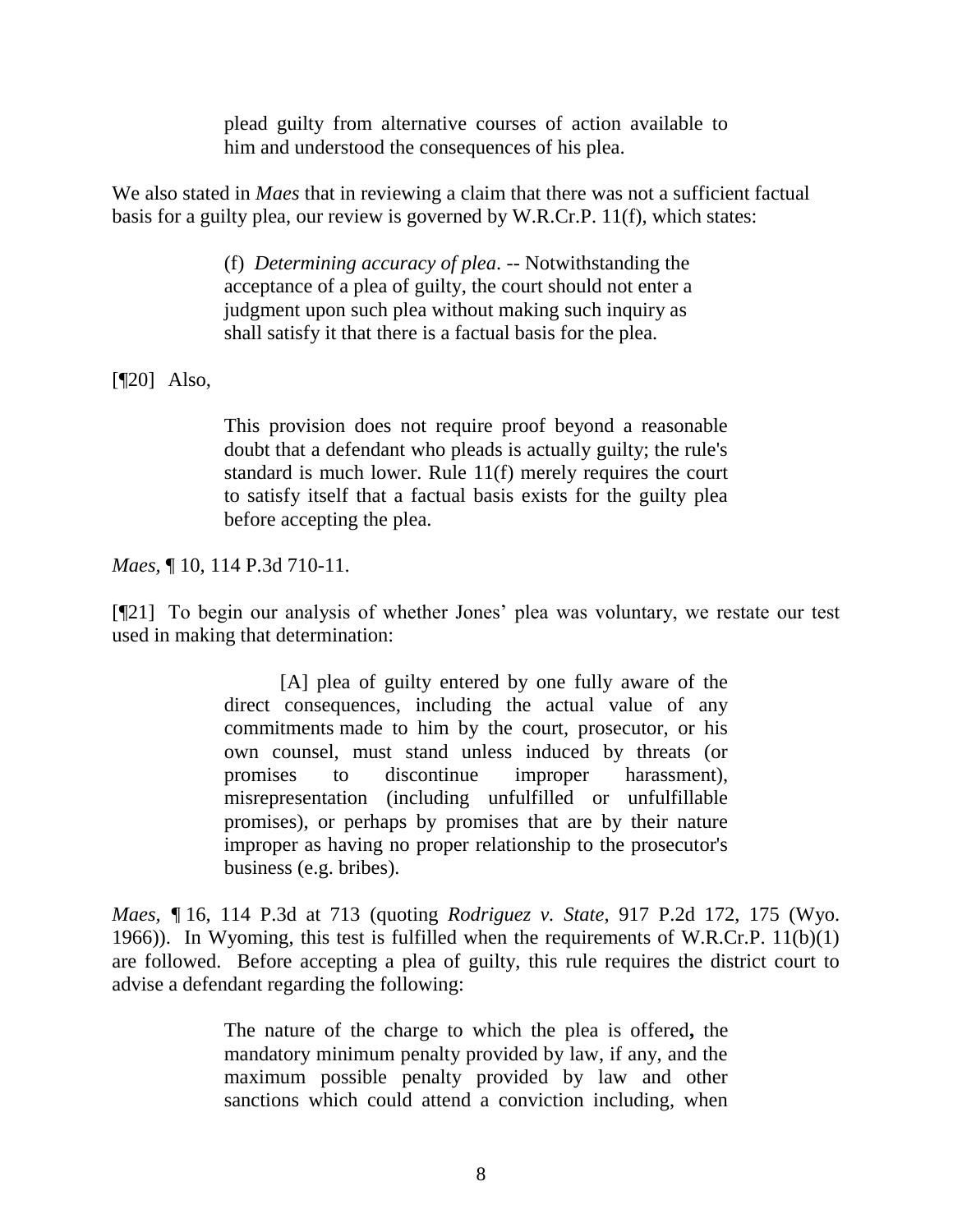applicable, the general nature of any mandatory assessments (such as the surcharge for the Crime Victim Compensation Account), discretionary assessments (costs, attorney fees, restitution, etc.) and, in controlled substance offenses, the potential loss of entitlement to federal benefits.

W.R.Cr.P. 11(b)(1). The intent of the procedural requirements of Rule 11 is to "prevent" the individual charged with a crime from being misled into a waiver of substantial rights." *Mehring v. State,* 860 P.2d 1101, 1106 (Wyo. 1993). In some circumstances, a simple reading of the information and allowing a defendant to ask questions satisfies the requirements of Rule 11; however, in other situations:

> [I]t may be necessary to explain the elements of the crime and define complex legal terms. The actions required of the district court in any particular case depend largely on whether the elements of the offense are difficult to understand, considering both their complexity to the average person with no legal training and the sophistication of the individual defendant.

*Peper v. State,* 768 P.2d 26, 29 (Wyo. 1989) (citations omitted).

[¶22] At the change of plea hearing, the district court read to Jones each count of the amended information, including the appropriate portion of the habitual offender statute that had been agreed upon pursuant to the plea agreement. Additionally, the court also gave Jones the appropriate admonitions regarding maximum terms and fines associated with each count, the imposition of court costs, the Crime Victims' Compensation surcharge, restitution, and repayment of public defender fees. Furthermore, Jones was advised, among other things, that he could lose certain civil rights, that he was giving up his right to challenge any errors or omissions in the charging documents, and that he was waiving any defenses and the presumption of innocence. Jones was asked by the court if he had discussed his choice to plead guilty with his attorney and whether he was doing so voluntarily. All of Jones" answers indicate that he knew full well what he was doing, that he was not under the influence, and that there existed no other factor that would affect his ability to understand the charges.

[¶23] Though Jones" answers indicate that he was fully aware of the proceedings and their consequences, he nevertheless argues that a sufficient factual basis regarding the "deadly weapon" element of his crime was lacking. This Court has explained that:

> The intent of the procedural requirement of a factual basis is to prevent the individual charged with a crime from being misled into a waiver of substantial rights. *Sami v. State*,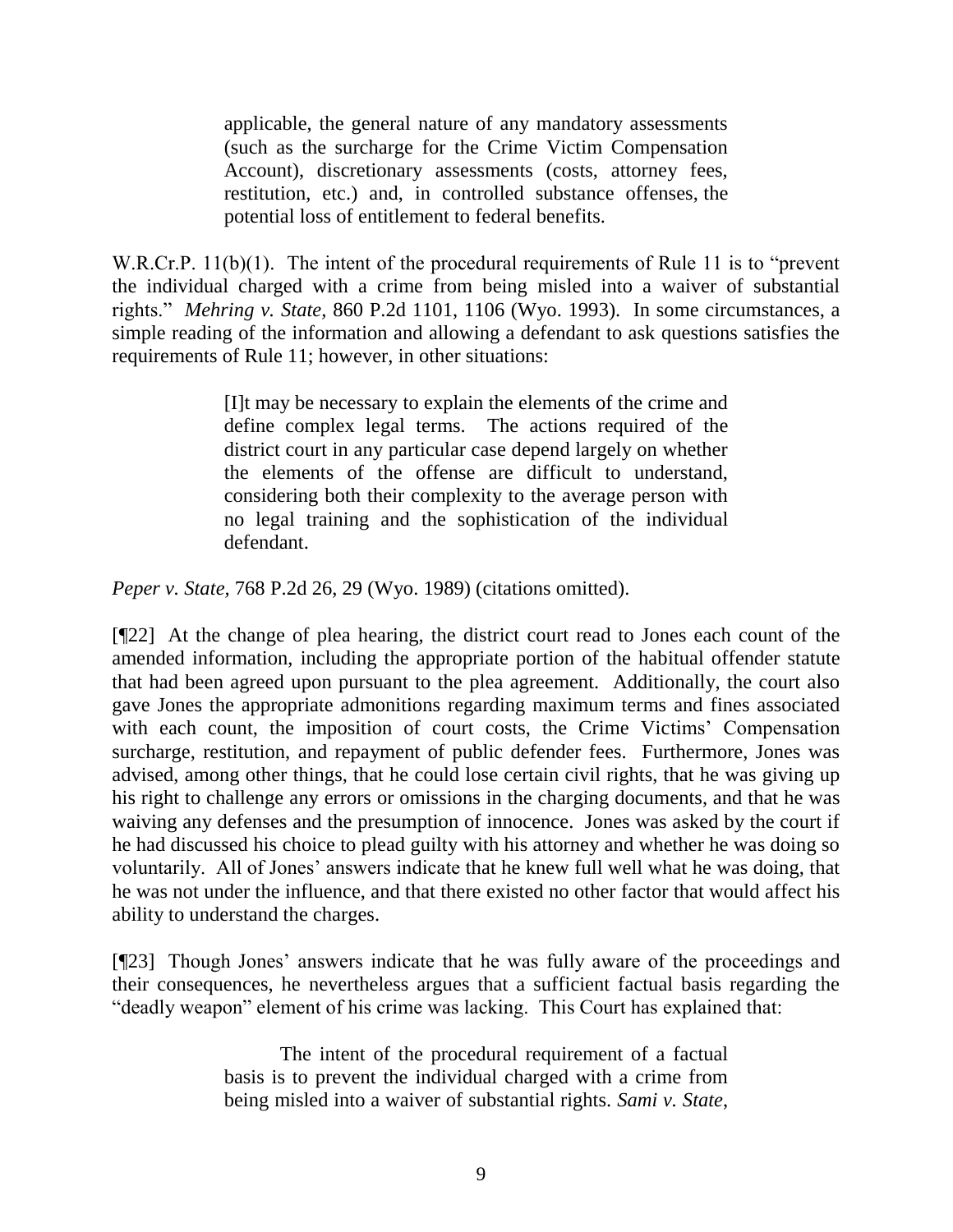2004 WY 23, ¶ 9, 85 P.3d 1014, ¶ 9 (Wyo. 2004). A sufficient inquiry to obtain a factual basis includes a determination that the defendant understood his conduct, in light of the law, to be criminal. *Id*. However, the factual basis for accepting a plea may be inferred from circumstances surrounding the crime and need not be established only from the defendant's statements. *Id*. W.R.Cr.P. 11 does not require proof beyond a reasonable doubt that a defendant who pleads guilty is actually guilty nor does it require complete descriptions of the elements. *Id*.

*Maes*, ¶ 21, 114 P.3d 714.

[¶24] Here, the district court began the factual basis portion of the hearing by asking Jones what conduct he engaged in on March 10, 2007, that was a violation of the law. After Jones briefly spoke, the court began to ask more pointed questions.

> The Court: All right. Let's talk about the charges here. Just very briefly tell me what you did that was a violation of the law on March  $10^{\text{th}}$ .

> Jones: Well, I came home and I only did just a little bit of drinking and I hit her and I tore up the house. What I did wasn"t right and I shouldn"t have done it.

The Court: Now, who did you hit?

Jones: My wife.

The Court: What did you hit her with?

Jones: I pushed her. She hit her head.

The Court: She hit her head on what?

Jones: The cabinet or something, I don"t know, in the bathroom, bed, or something. I don"t know what it was.

The Court: The charge said that you attempted to cause –

Jones: I think I threw a chair too, I don"t know. I did a lot of stuff that I can"t remember.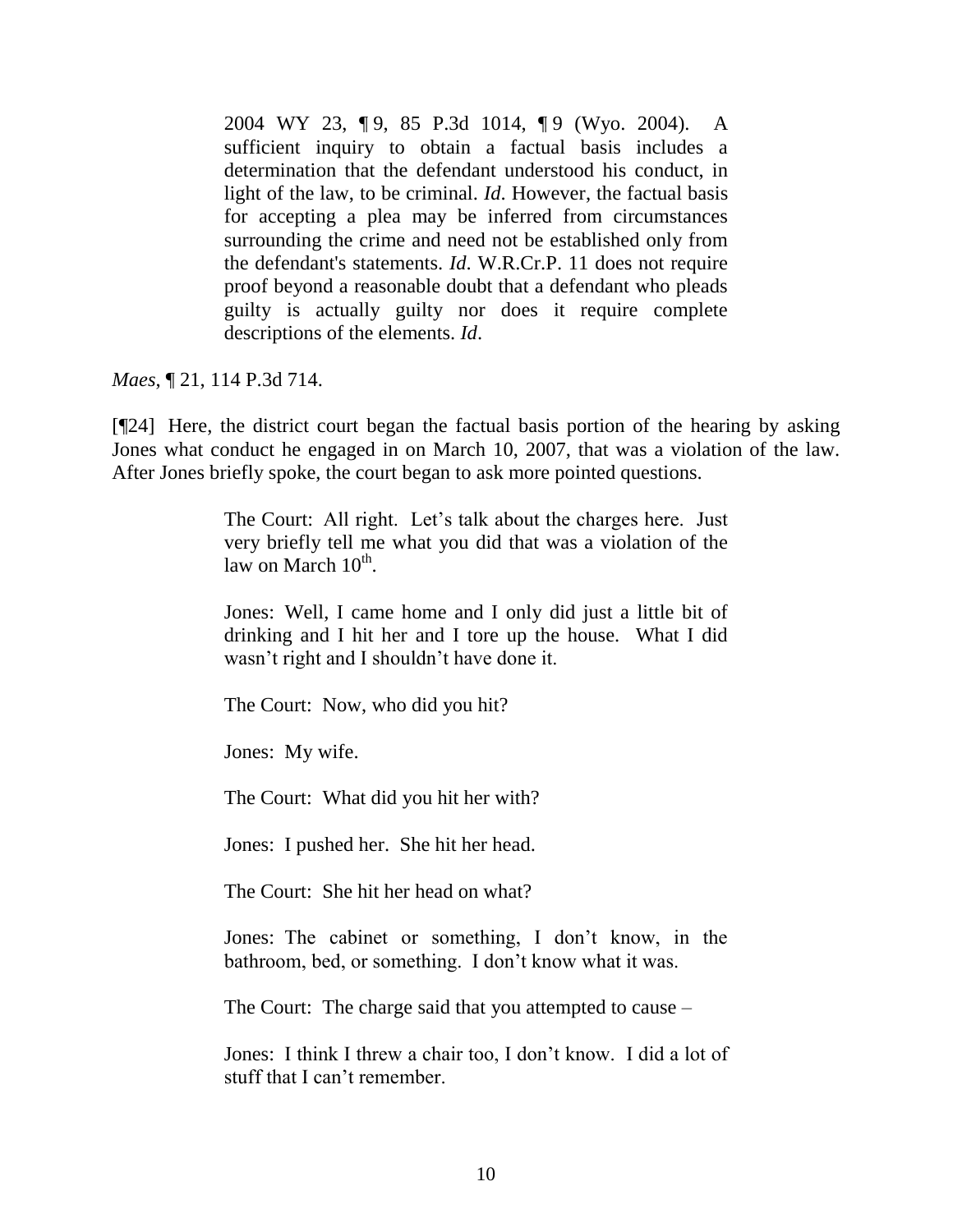The Court: Okay. Well, to have a factual basis there has to be a deadly weapon involved at some point. Now, it doesn't have to be a gun or knife but it could be something else.

Jones: Yeah, I threw a chair.

The Court: You threw a chair at her? All right. You said you then trashed the place. Was that the word you used?

[¶25] The prosecutor also made an offer of proof to the court regarding what evidence would have been presented had the case gone to trial.

> I guess, Your Honor, [the] only other thing that I would add to the factual basis – and I think that the exhibits speak for themselves, but were Mr. Jones" wife to testify she would have testified that she was struck with a chair. That she had her head rammed through a door. That she was struck with a bed rail or some similar object. That there was material lit in her presence with a lighter at the same time she was told she was going to die and that all of those things in there that were used would have been deadly weapons in this case.

The following exchange then occurred:

The Court: All right. Mr. Wolfe, do you have any comments or concerns on the factual basis or other items I"ve covered with your client? Mr. Wolfe: No, Your Honor. Court: Mr. Jones, is there any reason the court should not accept your guilty pleas? Jones: No, Your Honor.

[¶26] Given the facts and circumstances of the crime, the prosecutor's statement and Jones" statement, we conclude that the district court was presented with a sufficient factual basis to accept the guilty plea. The district court made no error in its determination that this was so.

## **CONCLUSION**

[¶27] We affirm the district court"s judgment and sentence with respect to the crimes charged and the penal sentences imposed. However, we reverse that portion of the sentence which ordered Jones to pay restitution for "loss of support," and we remand this